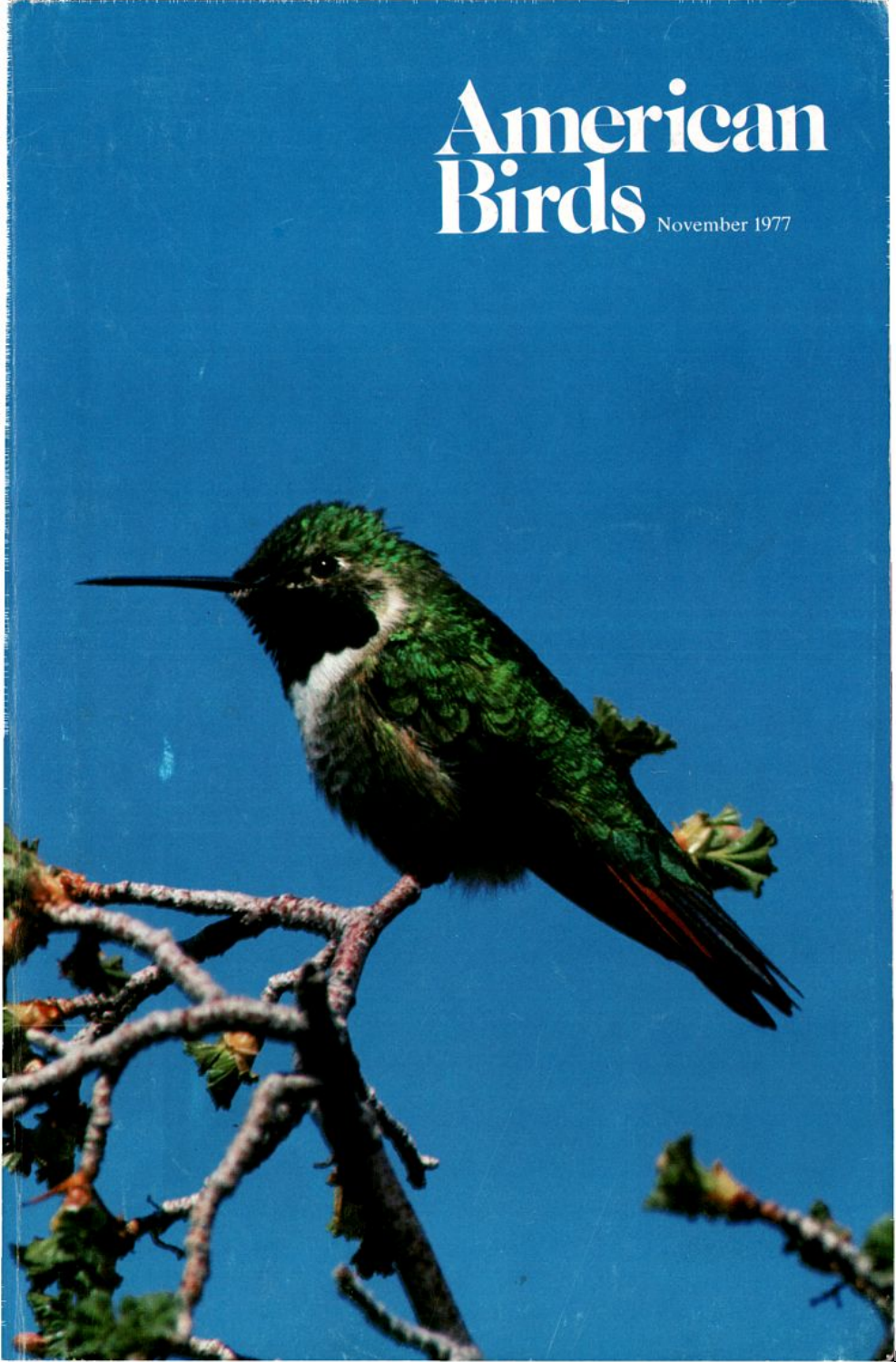# **November 1977, Vol. 31, No.6**

# e**rican Birds**

**A bimonthly journal devoted to the birds of the Americas** 

**Published by the National Audubon Society** 

**EDITORIAL ADVISORS John W. Aldrich Eugene Eisenmann Thomas R. Howell Frances C. James Robert J. Newman Roger Tory Peterson Olin Sewall Pettingill, Jr. Chandler S. Robbins George Miksch Sutton Dale A. Zimmerman** 

**EDITORS Robert S. Arbib, Jr./Editor Susan Roney Drennan/Associate Editor Lois Heilbrun/Christmas Bird Count Willet T. Van Velzen/Breeding Bird Censuses Ronald A. Ryder/Winter Bird Populations Jack Degnan/Circulation Manager Jeanne Gart/Editorial Assistant** 

#### **AMERICAN BIRDS DEADLINES FOR 1978**

**Reports due Regional Editors** 

| Season.                                                          | <b>Deadline</b>                  |
|------------------------------------------------------------------|----------------------------------|
| Winter<br>December 1 - February 28                               | March 15, 1978                   |
| Spring Migration<br>March 1 - May 31                             | June 15, 1978                    |
| Nesting Season<br>June 1 - July 31                               | August 15, 1978                  |
| <b>Autumn Migration</b><br>August 1 - November 30                | December 15, 1978                |
| <b>Other Deadlines</b>                                           |                                  |
| Winter Bird-Population Studies<br>due Editor Ronald R. Ryder     | June 15, 1978                    |
| Photo salon entries due<br>American Birds                        | July 15, 1978                    |
| <b>Breeding Bird Censuses</b><br>due Editor Willet T. Van Velzen | September 1, 1978                |
| Christmas Bird Count period<br>Applications for new counts,      | December 16, 1978 - Jan. 1, 1979 |
| changes of compilers                                             | November 1, 1978.                |
| Count Forms due American Birds                                   | January 15, 1979                 |
| Work in Progress, Announcements                                  | 6 weeks prior to issue date      |
| Blue List ballots due American Birds                             | September 15, 1978               |

**AMERICAN BIRDS is published six times a year. Editorial and business offices are located at 950 Third Avenue, New York, N.Y. 10022. Subscription: \$10.00 a year, \$18.00 for two years, for the U S.A. \$12.00 and \$20.00 foreign and Canada. Single copies: Christmas Bird Count (July), \$5.50 per copy; Fall Migration (March), Winter Season (May), Spring Migration (September), Nesting Season (November),Winter Bird-Population Study and the Breeding Bird Census (January), \$1 75 per copy. Checks and money orders should be made payable to AMERICAN BIRDS.**  Second class postage paid at New York, N.Y. and additional Post Offices. Copyright © 1978 by the **National Audubon Society, Inc.** 

**Postmaster: if undeliverable, please notify American Birds on Form 3579 at 950 Third Avenue, New York, N.Y. 10022'.** 

**The Table of Contents for this issue will be found on the back cover.**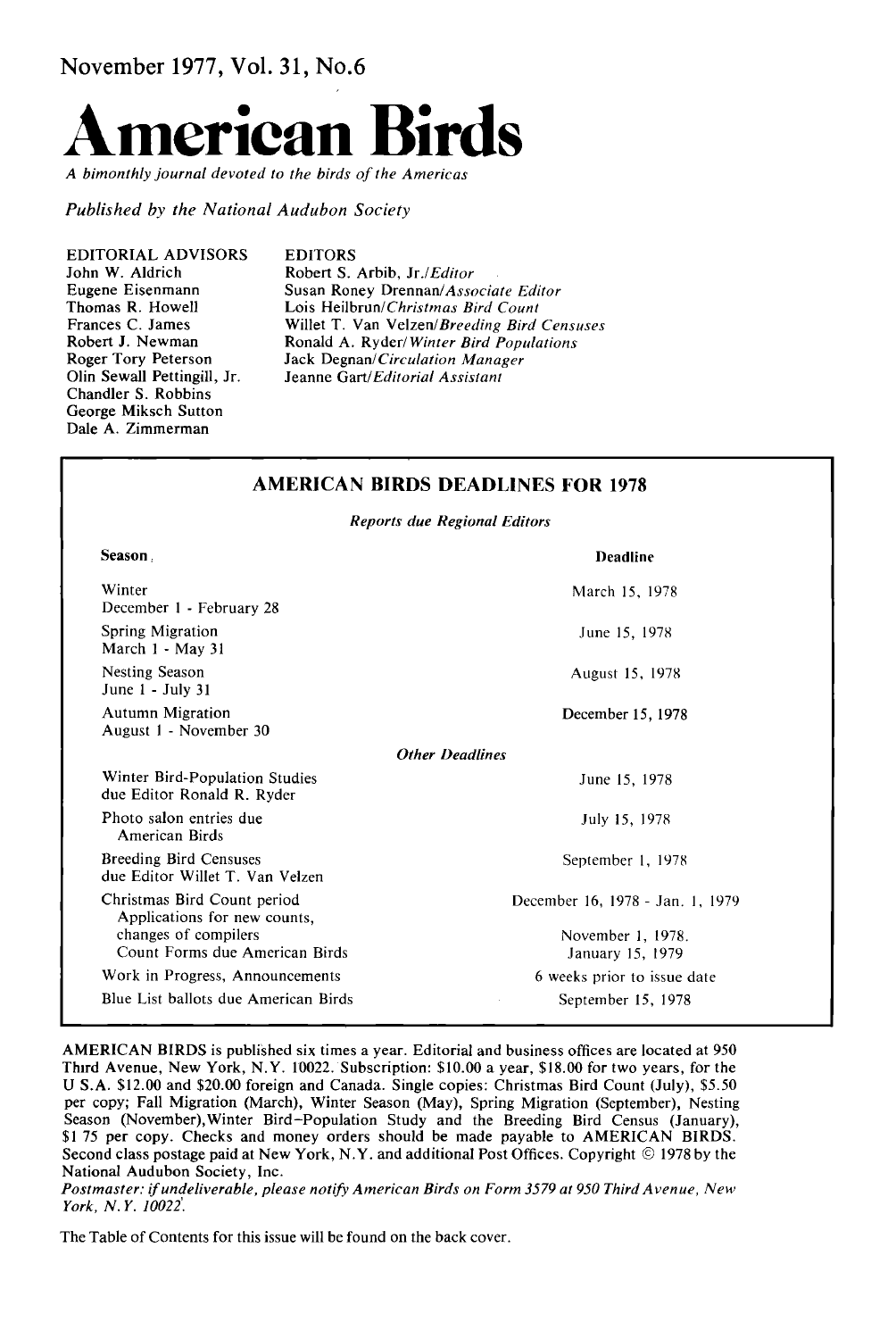# **Market Place**

## **BOOKS**

**BIRD BOOKS are our specialty. Please send \$1. for a comprehensive catalog from BUTEO BOOKS, P.O. Box 481, Vermillion, SD 57069.** 

**BOOKS on Birds, Mammals, Natural History subjects. New or out-of-print. Free catalog. PIERCE BOOK CO., Winthrop, Iowa 50682.** 

**BIRD BOOKS: Out of print, rare. Libraries and single copies bought and sold. Catalogues •ssued PATRICIA LEDLIE.BOOKSELLER, Box 46, Buckfield, Maine 04220.** 

**NATURAL HISTORY. Especially BIRDS. Scarce, O P, Rare. Catalogues \$1. The Book Chest Inc., 19y Oxford Place, Rockville Centre, NY 11570.** 

**ANNOTATED CHECKLIST OF GEORGIA BIRDS, revised to 1977. Dates, ranges, abundance of all birds of the Official**  List of Georgia birds. 66 pages. Send **\$2 25 per copy to: Georgia Ornithological Society, Dept. AB, P.O. Box 38214, Atlanta, GA 30334.** 

**NOW AVAILABLE. Birds of the Ligonier Valley (Pennsylvania), by Robert C.**  Leberman. 81/2" X 11", paper, 6 color **plates, 30 line drawings, habitat photos, map \$5.00 + \$1.00 postage and handhng for 1st copy, .25 ea. additional copy. Penn residents add .30 tax per copy. Order from: A. R. Nieser, Carnegie Museum of Natural History, Pittsburgh, PA 15213.** 

### **BACK ISSUES WANTED**

**If you have issues or volumes of Audubon**  Field Notes from Vol. 1, No. 1 on, we have urgent **orders from libraries and others to help fill sets. Please make offering by mail only; send no •ssues withobt prior correspondence with AMERICAN BIRDS, 950 Third Avenue, New York, NY 10022.** 

**YOU GET A TAX DEDUCTION when you donate unwanted back issues of American Birds. We acknowledge to you the current value of each •ssue you send, plus your postage, as a tax deducbble gift to an educational organization. Presently urgently needed is February, 1975, Volume 29, Number 1 and June, 1976, Volume 30, Number 3. Send copies in good condition only, securely wrapped to American Birds.** 

#### **OPTICAL EQUIPMENT**

**LEITZ, ZEISS, B&L, SWIFT, BUSHNELL OPTICS and accessories. Send stamp for discount list Specify literature desired. Large Stock. Orders filled day received. Postpaid. BIRDING, Box 5E, Amsterdam, N.Y. 12010.** 

**BIRDERS!! GIANT DISCOUNTS!! Name brand binoculars, scopes. Free catalog! Plus information selecting model best for you! Write MARIGOLD, South San Francisco, Callforma 94080.** 

#### **STAMPS**

**BIRDS ON POSTAGE STAMPS from many countries. 25 different 35½. Free list. GEO. FORD, P.O. Box 5203-A, Gulfport, Fla. 33737.** 

# **TOURS**

**VISITING ARIZONA? Maximize your b•rdmg success by birding with a professional guide Reasonable rates--all specialty birds in s e Arizona, Tucson & Phoenix areas. KENN KAUFMAN, 1607 N. Mountain Ave., Tucson, AZ 85719. (602) 624-4641.** 

**NATURE AND CULTURAL EXPEDI-TIONS. Combine adventure, discovery, learning, and vacation on expeditions to New Guinea, Nepal, Galapagos, East Africa, Mexico, Alaska, American West, other destinations worldwide. Expert leaders, small groups. Write: NATURE EXPEDITIONS INTERNATIONAL, Dept AB, 599 College Avenue, Palo Alto, CA 94306.** 

#### **WANTED**

WANTED TO BUY-a Balscope Sr **Spotting Scope in excellent condihon**  Also individual eyepieces. Send details **and make offer to Susan Roney Drennan, AMERICAN BIRDS, 950 Third Avenue, NYC 10022.**